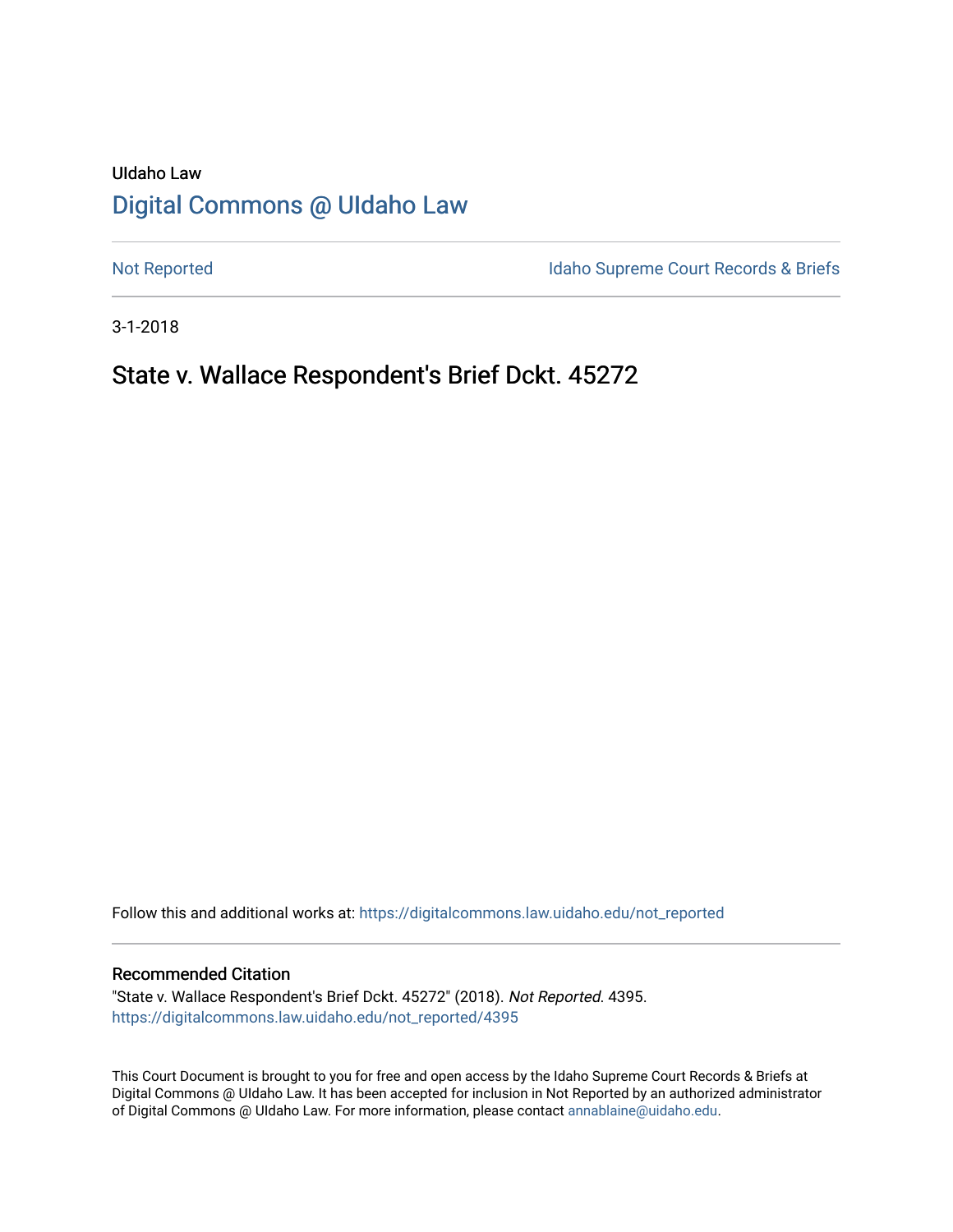LAWRENCE G. WASDEN Attorney General State of Idaho

PAUL R. PANTHER Deputy Attorney General Chief, Criminal Law Division

LORI A. FLEMING Deputy Attorney General P.O. Box 83720 Boise, Idaho 83720-0010 (208) 334-4534

## IN THE SUPREME COURT OF THE STATE OF IDAHO

) ) ) ) ) ) ) ) ) )

NO. 45272

 Kootenai County Case No. CR-2016-21519

RESPONDENT'S BRIEF

<u>Issue</u>

Has Wallace failed to establish that the district court abused its discretion by not further reducing his sentences pursuant to his Rule 35 motion for reduction of sentence?

#### Wallace Has Failed To Establish That The District Court Abused Its Sentencing Discretion

The state charged Wallace with delivery of methamphetamine, two counts of delivery of heroin, and possession of heroin with the intent to deliver, with a persistent violator enhancement. (R., pp.31-33.) Pursuant to a plea agreement, Wallace pled guilty to delivery of methamphetamine and one count of delivery of heroin, and the state dismissed the remaining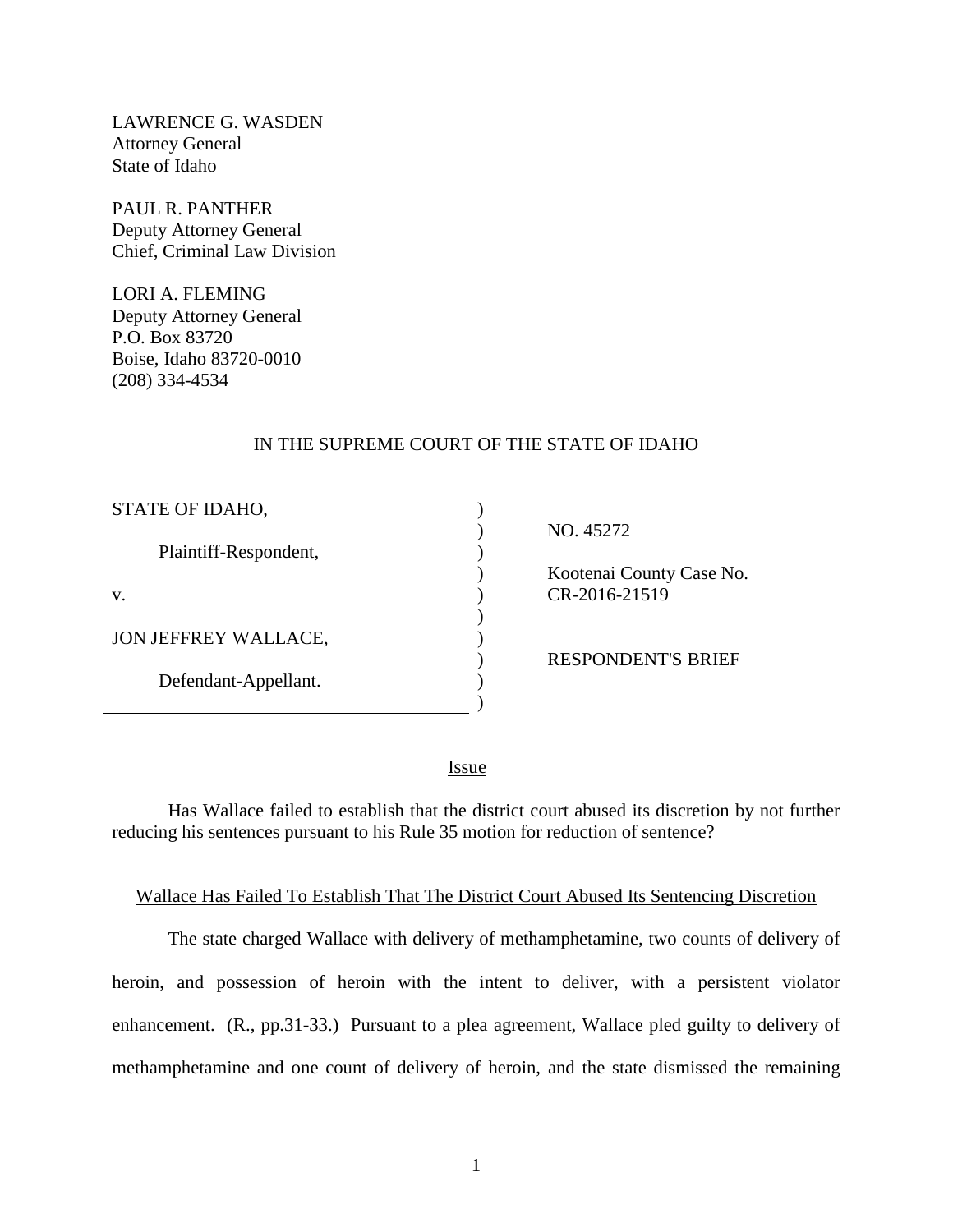charges and the enhancement. (R., pp.40-41, 44.) The district court imposed concurrent unified sentences of 10 years, with four years fixed. (R., pp.53-56.) Wallace filed a timely notice of appeal. (R., pp.57-61.) He also filed a timely Rule 35 motion for reduction of sentence, which the district court granted, reducing his sentences to concurrent unified sentences of 10 years, with one and one-half years fixed. (R., pp.74-75; Aug., pp.1-3.)

Wallace asserts that the district court abused its discretion by failing to further reduce his sentences pursuant to his Rule 35 motion in light of his acceptance of responsibility, substance abuse and mental health issues, family support, and desire to sooner participate in treatment and continue helping his elderly parents. (Appellant's brief, pp.3-5.) Wallace requested the sentences he received and is therefore precluded by the invited error doctrine from challenging the sentences on appeal.

A party is estopped, under the doctrine of invited error, from complaining that a ruling or action of the trial court that the party invited, consented to or acquiesced in was error. State v. Carlson, 134 Idaho 389, 402, 3 P.3d 67, 80 (Ct. App. 2000). The purpose of the invited error doctrine is to prevent a party who "caused or played an important role in prompting a trial court" to take a particular action from "later challenging that decision on appeal." State v. Blake, 133 Idaho 237, 240, 985 P.2d 117, 120 (1999). This doctrine applies to sentencing decisions as well as to rulings during trial. State v. Leyva, 117 Idaho 462, 465, 788 P.2d 864, 867 (Ct. App. 1990).

On appeal, Wallace acknowledges that, at the hearing on his Rule 35 motion, he "requested that the district court reduce [his] sentences to ten years, with one year fixed, or ten years, with one and one-half years fixed." (Appellant's brief, p.2 (citing 11/6/17 Tr., p.8, Ls.20- 23).) Indeed, at the Rule 35 hearing, Wallace's counsel asked that Wallace's sentences "be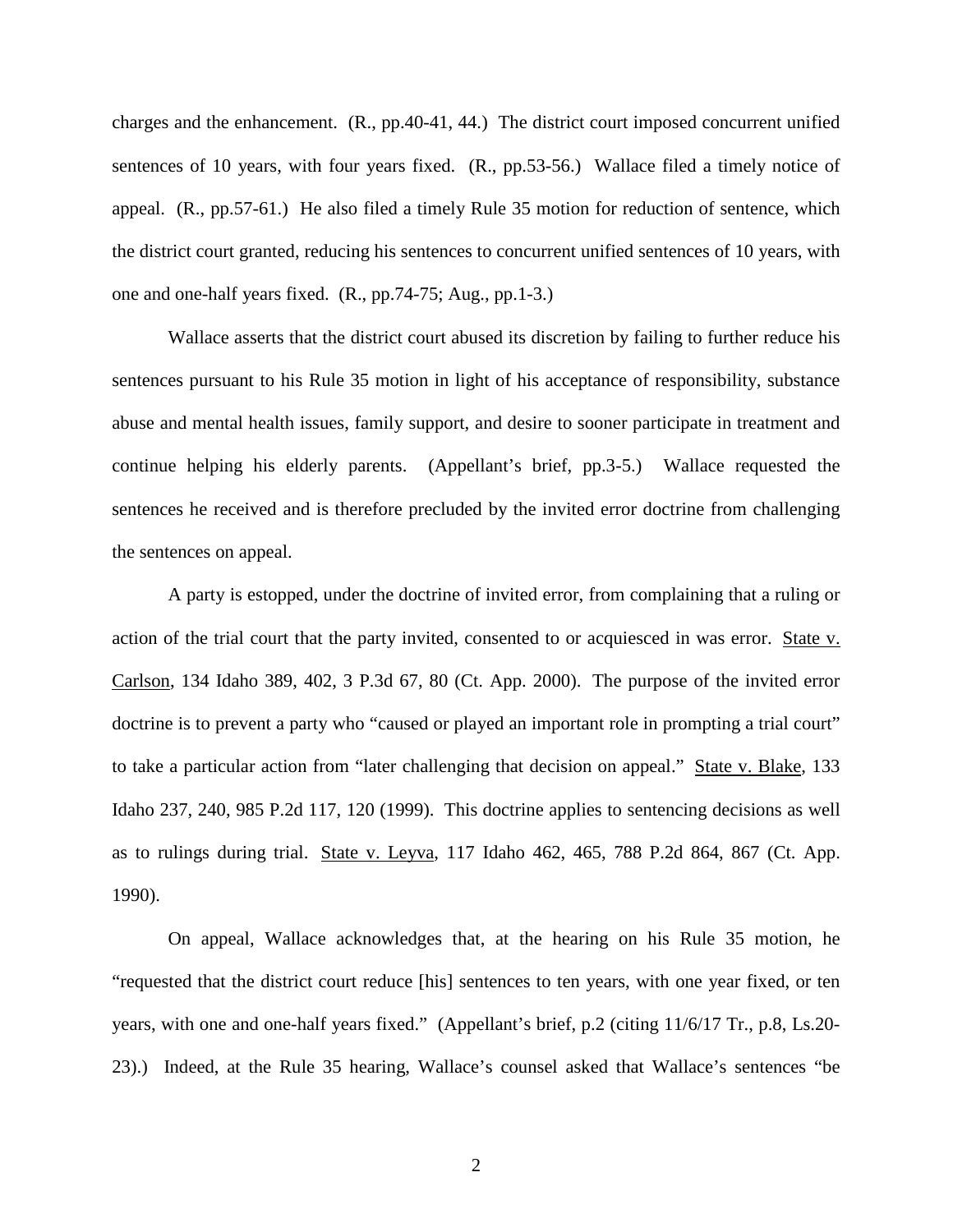altered for one of those two options." (11/6/17 Tr., p.9, Ls.11-12.) The district court granted Wallace's request and, selecting the second option, reduced his sentences to 10 years, with one and one-half years fixed. (11/6/17 Tr., p.13, Ls.2-6; Aug., pp.1-3.) Because Wallace received the sentences he requested at the hearing on his Rule 35 motion, he cannot claim on appeal that the sentences are excessive or that the district court abused its discretion by declining to further reduce the sentences. Therefore, Wallace's claim of an abuse of sentencing discretion is barred by the doctrine of invited error and the district court's order granting Wallace's Rule 35 motion for reduction of sentence should be affirmed.

Even if this Court considers the merits of Wallace's claim, he has still failed to establish an abuse of discretion. If a sentence is within applicable statutory limits, a motion for reduction of sentence under Rule 35 is a plea for leniency, and this court reviews the denial of the motion for an abuse of discretion. State v. Huffman, 144 Idaho, 201, 203, 159 P.3d 838, 840 (2007). To prevail on appeal, Wallace must "show that the sentence is excessive in light of new or additional information subsequently provided to the district court in support of the Rule 35 motion." Id. Wallace has failed to satisfy his burden.

Wallace provided no new information in support of his Rule 35 motion. He merely requested that his sentences be reduced so that he could sooner attend counseling, participate in treatment at Good Samaritan, and continue helping his elderly parents. (Appellant's brief, p.4 (citing  $11/6/17$  Tr., p.4, L.15 – p.7, L.15).) Information with respect to Wallace's desire to participate in the Good Samaritan program and counseling, and the fact that he provided help to his elderly parents, was before the district court at the time of sentencing, and Wallace's statement that he would like to be released sooner for these purposes is not "new" information.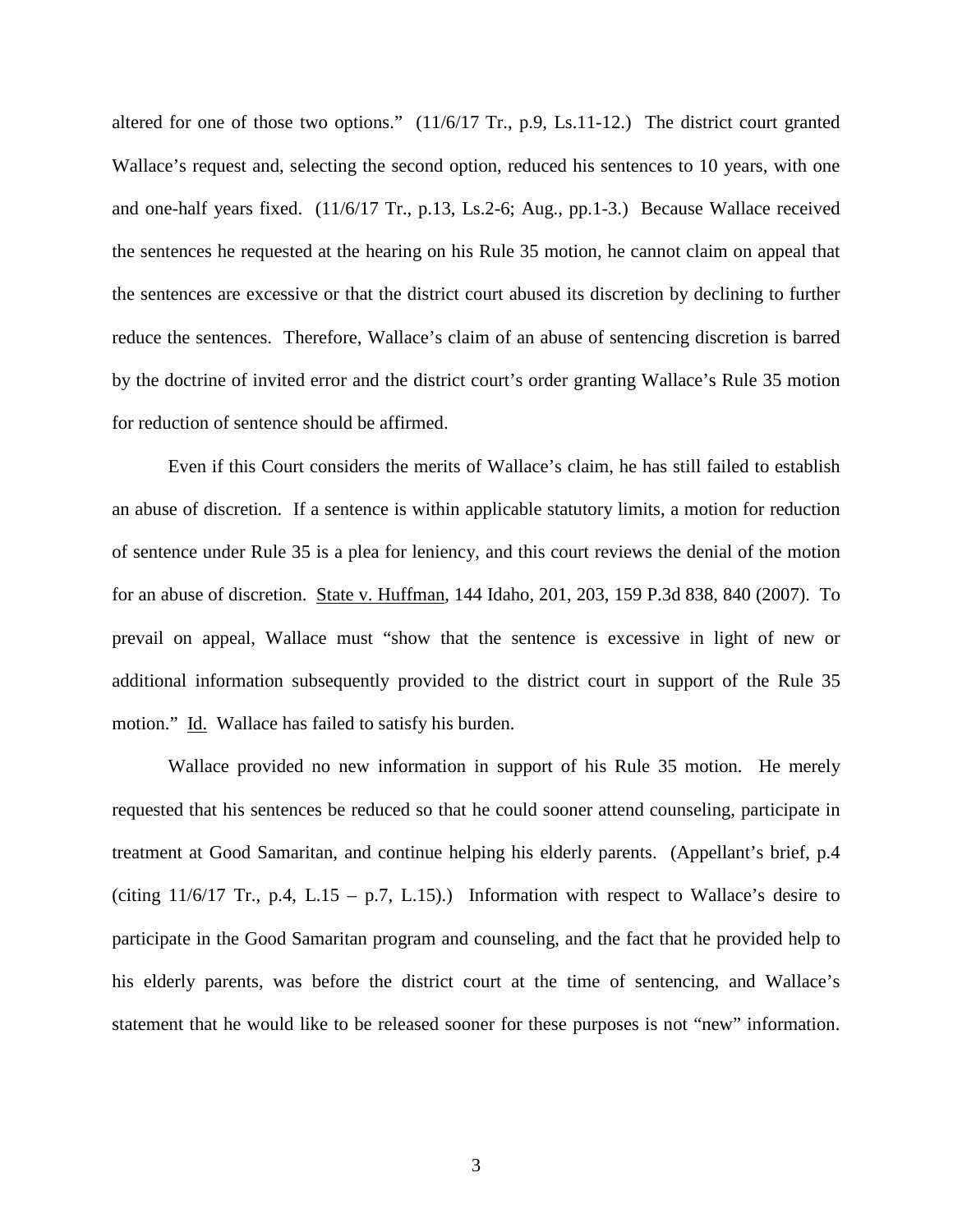(6/[1](#page-4-0)4/17 Tr., p.4, Ls.19-24; p.7, Ls.6-8; PSI, pp.10-11, 14, 41-43.<sup>1</sup>) Because Wallace presented no new evidence in support of his Rule 35 motion, he failed to demonstrate in the motion that his sentences were excessive. Having failed to make such a showing, he has failed to establish any basis for reversal of the district court's decision to not further reduce his sentences pursuant to his Rule 35 motion.

### **Conclusion**

The state respectfully requests this Court to affirm the district court's order granting Wallace's Rule 35 motion for reduction of his sentences.

DATED this 1st day of March, 2018.

 $\overline{a}$ 

 $/s/$  Lori A. Fleming LORI A. FLEMING Deputy Attorney General

 VICTORIA RUTLEDGE Paralegal

<span id="page-4-0"></span><sup>&</sup>lt;sup>1</sup> PSI page numbers correspond with the page numbers of the electronic file "Wallace Sealed" 45272.pdf."